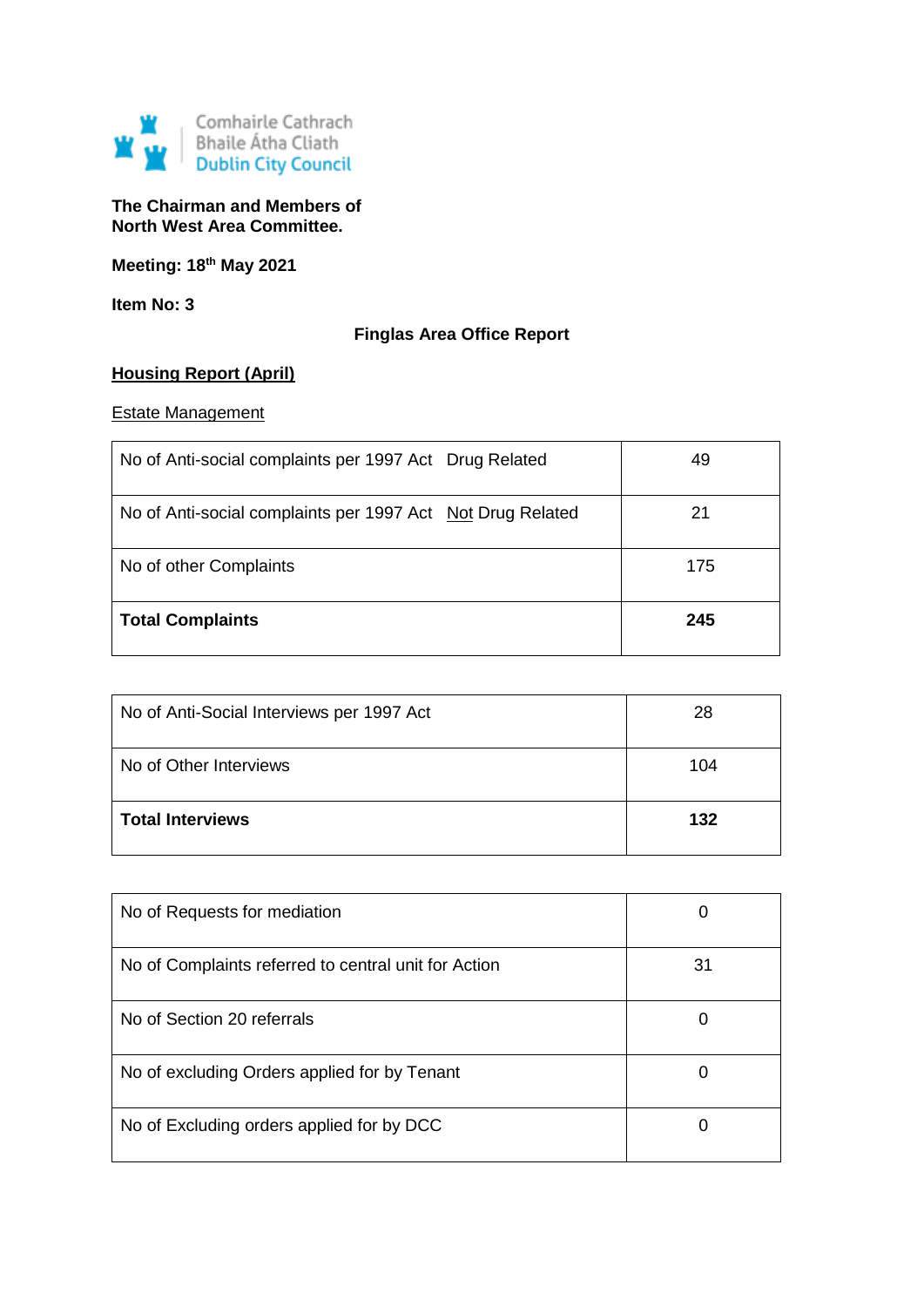| No of surrender of Tenancies due to Anti-Social Behaviour |  |
|-----------------------------------------------------------|--|
| No of possession application sent to Central Unit         |  |
| No of Court Orders Granted                                |  |
| No of Appeals / Judicial Reviews / Challenges             |  |
| No of Warrants executed (Evictions)                       |  |

# **Housing Allocations**

| <b>Housing &amp; Apartments</b> |                  |                  |                            |
|---------------------------------|------------------|------------------|----------------------------|
| <b>Category</b>                 | <b>Housing</b>   | <b>Transfers</b> | <b>Choice Base Letting</b> |
| <b>Bands 2 &amp; 3</b>          | 5                | $\overline{4}$   | $\overline{4}$             |
| Medical                         | $\pmb{0}$        | $\mathsf 0$      |                            |
| Welfare                         | $\mathbf 0$      | $\overline{2}$   | 1                          |
| Homeless                        | 1                | $\mathbf 0$      |                            |
| <b>Travellers</b>               | $\mathbf 0$      | $\overline{0}$   |                            |
| <b>Transfer HAP</b>             | $\mathbf 0$      | 3                | $\overline{2}$             |
| De-tenanting                    | $\mathbf 0$      | $\mathbf 0$      |                            |
| <b>Estate Management</b>        | $\boldsymbol{0}$ | $\overline{2}$   |                            |
| <b>Maintenance Grounds</b>      | $\mathbf 0$      | 3                |                            |
| <b>Surrendering Larger</b>      | $\overline{0}$   | $\overline{0}$   |                            |
| Unable to afford                | $\boldsymbol{0}$ | $\pmb{0}$        |                            |
| Succession                      | $\mathbf 0$      | $\mathbf 0$      |                            |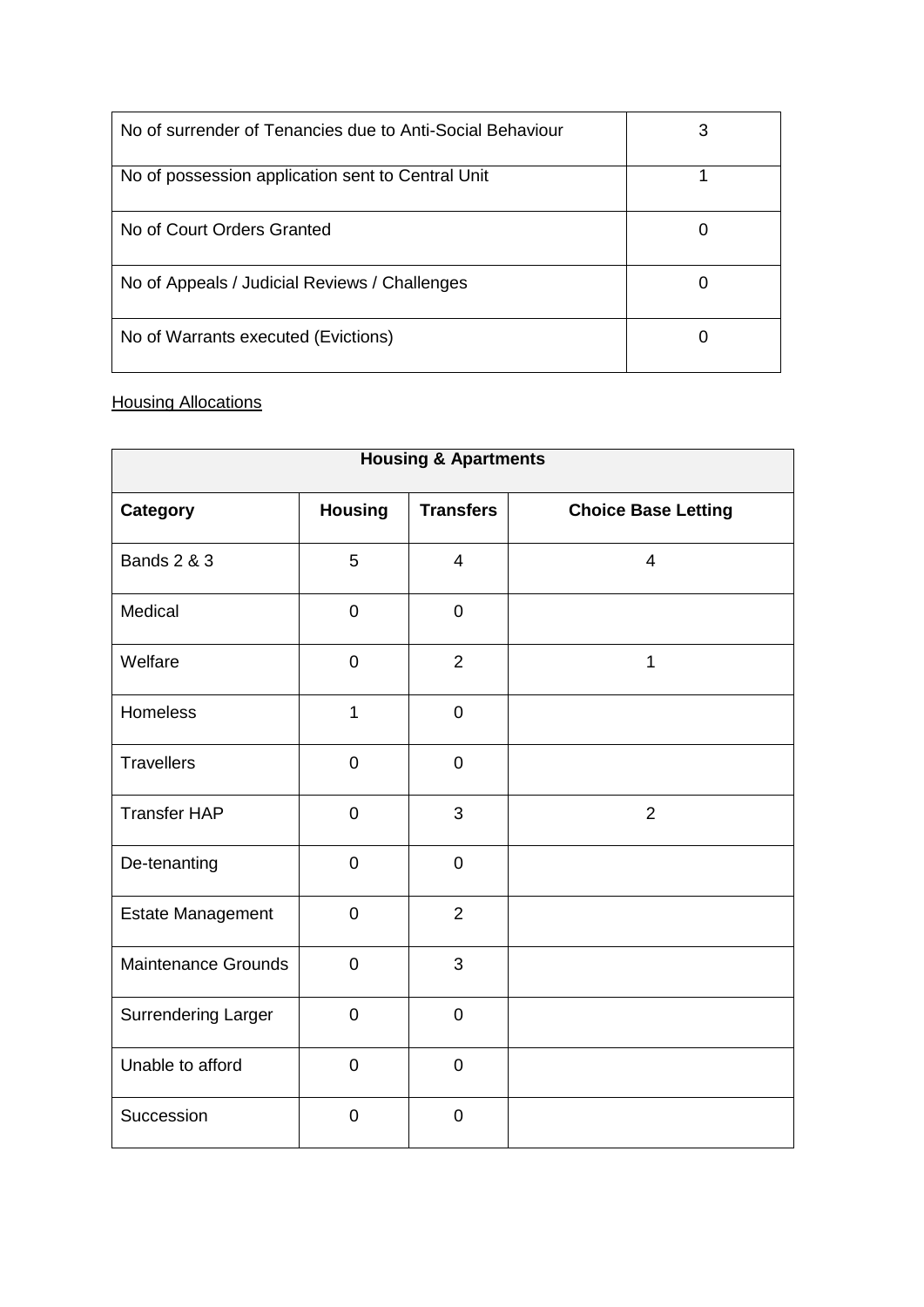| <b>Total</b> | . – |  |
|--------------|-----|--|
|              |     |  |

| <b>Senior Citizens</b>        |                |                         |                            |
|-------------------------------|----------------|-------------------------|----------------------------|
| Category                      | <b>Housing</b> | <b>Transfers</b>        | <b>Choice Base Letting</b> |
| <b>Bands 2 &amp; 3</b>        | $\pmb{0}$      | $\mathbf{1}$            |                            |
| Medical                       | $\mathbf 0$    | $\overline{2}$          |                            |
| Welfare                       | $\mathbf 0$    | $\mathsf 0$             |                            |
| Homeless                      | $\mathbf{1}$   | $\pmb{0}$               |                            |
| <b>Transfer HAP</b>           | $\mathbf 0$    | $\mathbf 0$             |                            |
| <b>Travellers</b>             | $\mathbf 0$    | $\mathbf 0$             |                            |
| <b>Estate Management</b>      | $\pmb{0}$      | $\pmb{0}$               |                            |
| De-tenanting                  | $\mathbf 0$    | $\mathbf 0$             |                            |
| <b>Maintenance Grounds</b>    | $\mathbf 0$    | $\mathbf{1}$            |                            |
| <b>Surrendering Larger</b>    | $\mathbf 0$    | $\pmb{0}$               |                            |
| Unable to afford              | $\pmb{0}$      | $\pmb{0}$               |                            |
| <b>Financial Contribution</b> | $\mathbf{1}$   | $\mathbf 0$             |                            |
| <b>Total</b>                  | $\overline{2}$ | $\overline{\mathbf{4}}$ | $\mathbf 0$                |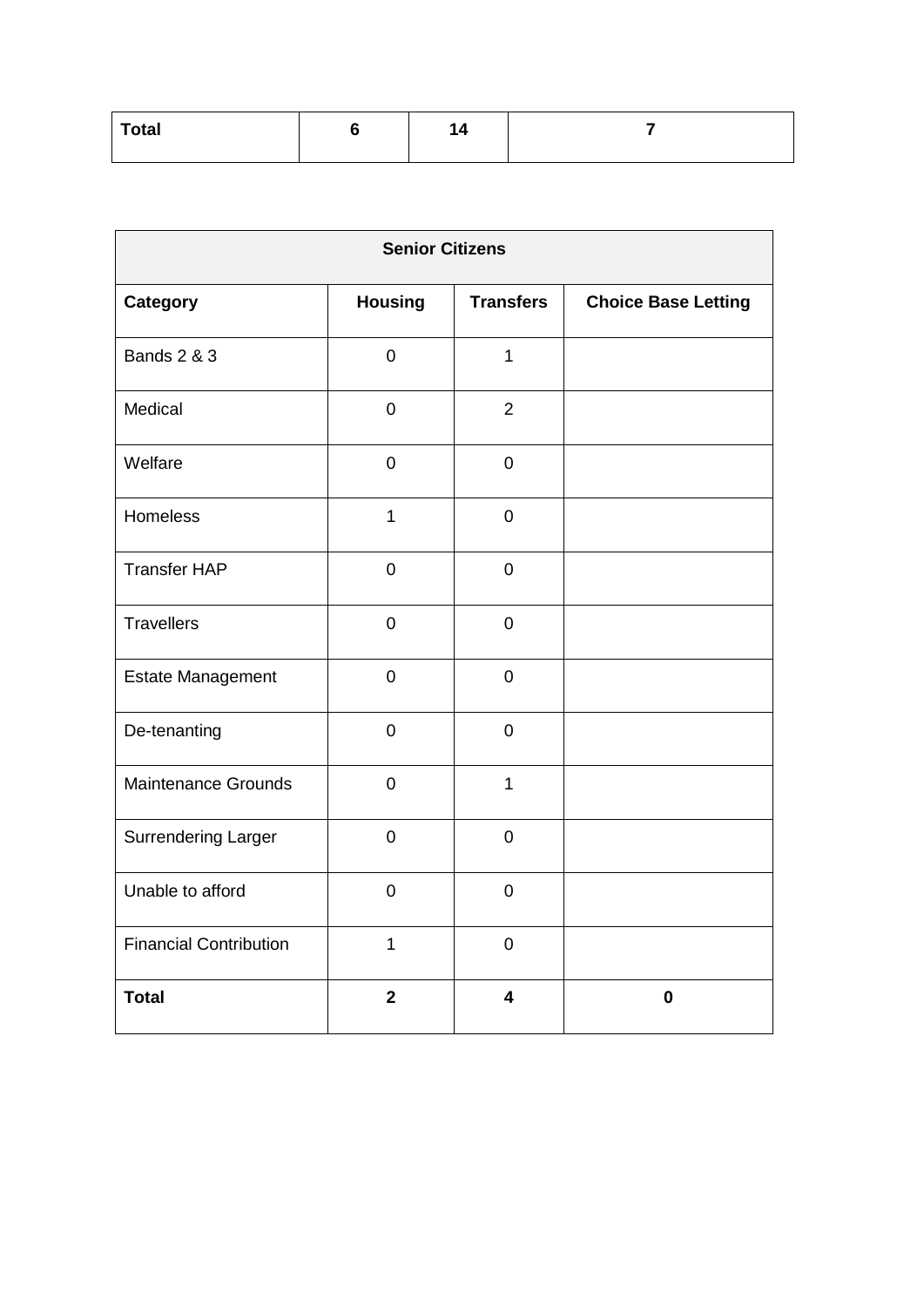## Voids Report

| <b>Vacant Housing Units (21)</b> |                  |            |                                |  |
|----------------------------------|------------------|------------|--------------------------------|--|
| <b>Address</b>                   | Type of unit     | Date of    | <b>Remarks</b>                 |  |
|                                  |                  | vacancy    |                                |  |
| <b>Berryfield Road</b>           | 3 bed house      | 14/01/2021 | Works in progress/On offer     |  |
| Cappagh Road                     | 3 bed house      | 09/02/2021 | Works in progress/On offer     |  |
| <b>Casement Drive</b>            | 3 bed house      | 21/04/2021 | Works in progress              |  |
| Cloonlara Road                   | 3 bed house      | 21/04/2021 | Works in progress              |  |
| Finglaswood Road                 | 2 bed maisonette | 29/04/2021 | Works in progress              |  |
| Finglaswood Road                 | 2 bed maisonette | 28/01/2021 | Works in progress/On offer     |  |
| Finglaswood Road                 | 2 bed maisonette | 28/01/2021 | Works in progress/On offer     |  |
| <b>Griffith Road</b>             | 2 bed house      | 12/11/2020 | Works in progress              |  |
| <b>Hazelcroft Gardens</b>        | 3 bed house      | 17/06/2019 | Works in progress              |  |
| <b>Heath Square</b>              | 3 bed house      | 01/02/2021 | Works in progress              |  |
| <b>Kildonan Drive</b>            | 2 bed house      | 04/02/2021 | Works in progress              |  |
| Mellowes Avenue                  | 3 bed house      | 22/03/2021 | Works in progress              |  |
| <b>Mellowes Avenue</b>           | 3 bed house      | 09/04/2021 | Works in progress              |  |
| <b>Plunkett Grove</b>            | 3 bed house      | 11/03/2021 | Works in progress/On offer     |  |
| Premier Square                   | 2 bed Apt        | 21/01/2021 | Works in progress              |  |
| Ratoath Avenue                   | 3 bed house      | 05/03/2021 | Works in progress              |  |
| St. Canices Square               | 1 bed Apt        | 12/11/2020 | Works in Progress              |  |
| The Botanic                      | 2 bed Apt        | 22/11/2019 | <b>Issue with the building</b> |  |
| The Tolka                        | 2 bed Apt        | 21/03/2019 | Issue with the building        |  |
| 3 Valley Park Drive              | 2 bed house      | 07/04/2021 | Works in progress              |  |
| <b>West Park Drive</b>           | 3 bed house      | 03/02/2021 | Works in progress              |  |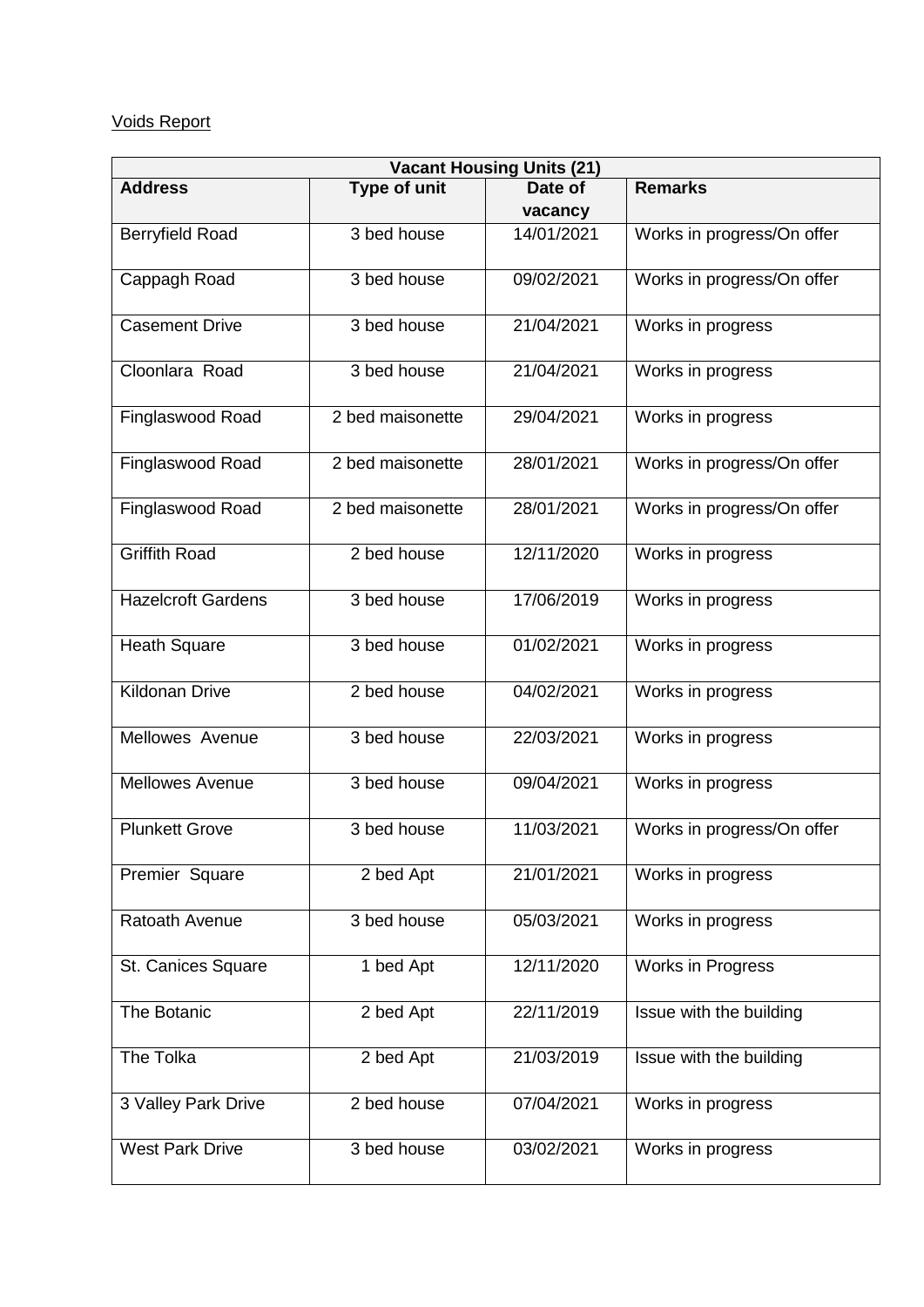| <b>Vacant Senior Citizens Units (12)</b> |                     |                    |                            |  |
|------------------------------------------|---------------------|--------------------|----------------------------|--|
| <b>Address</b>                           | <b>Type of Unit</b> | Date of<br>vacancy | <b>Remarks</b>             |  |
| <b>Brookville Court</b>                  | 1 bed               | 20/04/2021         | Works in progress          |  |
| <b>Brookville Court</b>                  | 1 bed               | 09/04/2021         | <b>Works in Progress</b>   |  |
| Deanstown Court                          | 2 bed               | 26/03/2021         | Works in progress          |  |
| <b>Glasanaon Court</b>                   | <b>Bedsit</b>       | 22/07/2020         | Works in progress/On offer |  |
| <b>Glasaree Court</b>                    | 1 bed               | 16/10/2020         | Works in progress/On offer |  |
| <b>Glasaree Court</b>                    | 1 bed               | 26/03/2021         | Works in progress          |  |
| <b>Griffith Crescent</b>                 | 1 bed               | 16/11/2020         | Works in progress/On offer |  |
| <b>Mellowes Court</b>                    | <b>Bedsit</b>       | 13/05/2019         | Works in progress/On offer |  |
| <b>Mellowes Court</b>                    | <b>Bedsit</b>       | 07/12/2020         | Being used by Maintenance  |  |
| <b>Mellowes Court</b>                    | <b>Bedsit</b>       | 25/06/2019         | Works in progress/On offer |  |
| <b>Mellowes Court</b>                    | 1 bed               | 27/01/2021         | Works in progress/On offer |  |
| Merville Court                           | 1 bed               | 30/04/2021         | Works in progress          |  |

#### Choice Based Lettings

The following properties were advertised under the Choice Based Letting scheme:

| <b>Address</b>           | <b>No. Eligible Applicants</b> | No. Non Eligible<br><b>Applicants</b> |
|--------------------------|--------------------------------|---------------------------------------|
| 12 Barnamore<br>Crescent |                                | 18                                    |
| 62 Fairlawn Road         | Closing date 14/05/2021        | Update at NWAC meeting                |
| 170 Kippure Park         | Closing date 14/05/2021        | Update at NWAC meeting                |

**Scribblestown P.P.P Development** 

To date 54 tenants have signed up for tenancies.

#### **Rents Update**

The Finglas Area Office continues to provide a rent assessment service for tenants living in the Finglas area.

| <b>Finglas Rent Assessment Update</b> |     |  |
|---------------------------------------|-----|--|
| <b>Assessments</b><br>388             |     |  |
| <b>Permission to Resides</b>          |     |  |
| Refunds                               | 11. |  |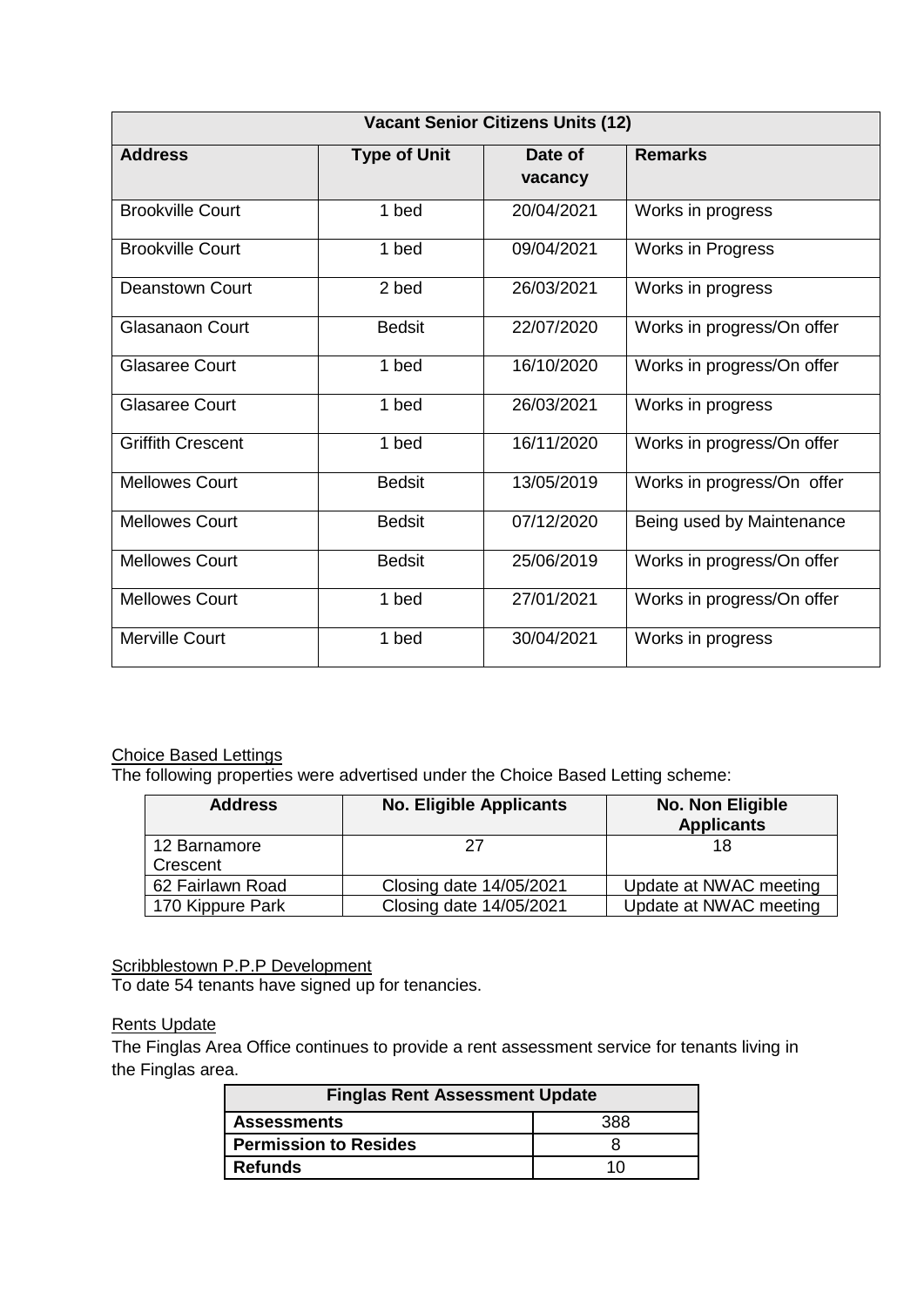### **COMMUNITY & SOCIAL DEVELOPMENT**

#### Séamus Ennis Anniversary Events

Dublin City Council recently facilitated a number of events to mark what would have been the 102nd Birthday of Séamus Ennis.

With the support of Finglas Tidy Towns Group, the Finglas Area Office commissioned Dublin Canvas to design and paint a selected traffic signal box on Séamus Ennis Road to mark the anniversary of his birth. The design reflects the memories that local people have of Séamus playing the Uilleann Pipes and cycling his bike.

A special thank you to Dermot Bolger who kindly gave his permission for Dublin City Council to use words from his poems written about Séamus.





#### Lunchtime Talk

A lunchtime talk about Séamus Ennis was held on Wednesday 5th May to mark his birthday. The talk was facilitated by Dr. James Curry, the Northwest Area's Historian in residence. People from Ireland and abroad attended the very informative talk.

The Finglas Area Office collaborated with The Séamus Ennis Arts Centre to host a free online musical event. The event was an evening of celebration, songs, chat and tunes as Ronan Browne met and played with musicians Emmett Gill and Fiachra Meek. The event was hosted on multiple media channels - YouTube, Facebook and Zoom. The session was recorded and can be found on The Séamus Ennis Centre's YouTube Channel. The Finglas Area Office will continue to collaborate with the Seamus Ennis Arts Centre on programmes/events around the renowned piper.

#### Covid 19 Helpline

Dublin City Council's Community and Social Development Section (CSDS), in partnership with the Housing Section, continue, to action all local Covid-19 related requests that are received through the community call helpline. The bulk of the actions centre around transport of vulnerable people to and from hospital appointments. Many local community groups are anxious to restart their projects/programmes when restrictions are lifted. The CSDS have advised groups to follow the most recent Government guidelines in relation to their activities. Copies of the current guidelines were sent to all local groups as a reminder of current Covid restrictions. The CSDS will continue to support any group that needs assistance with reopening.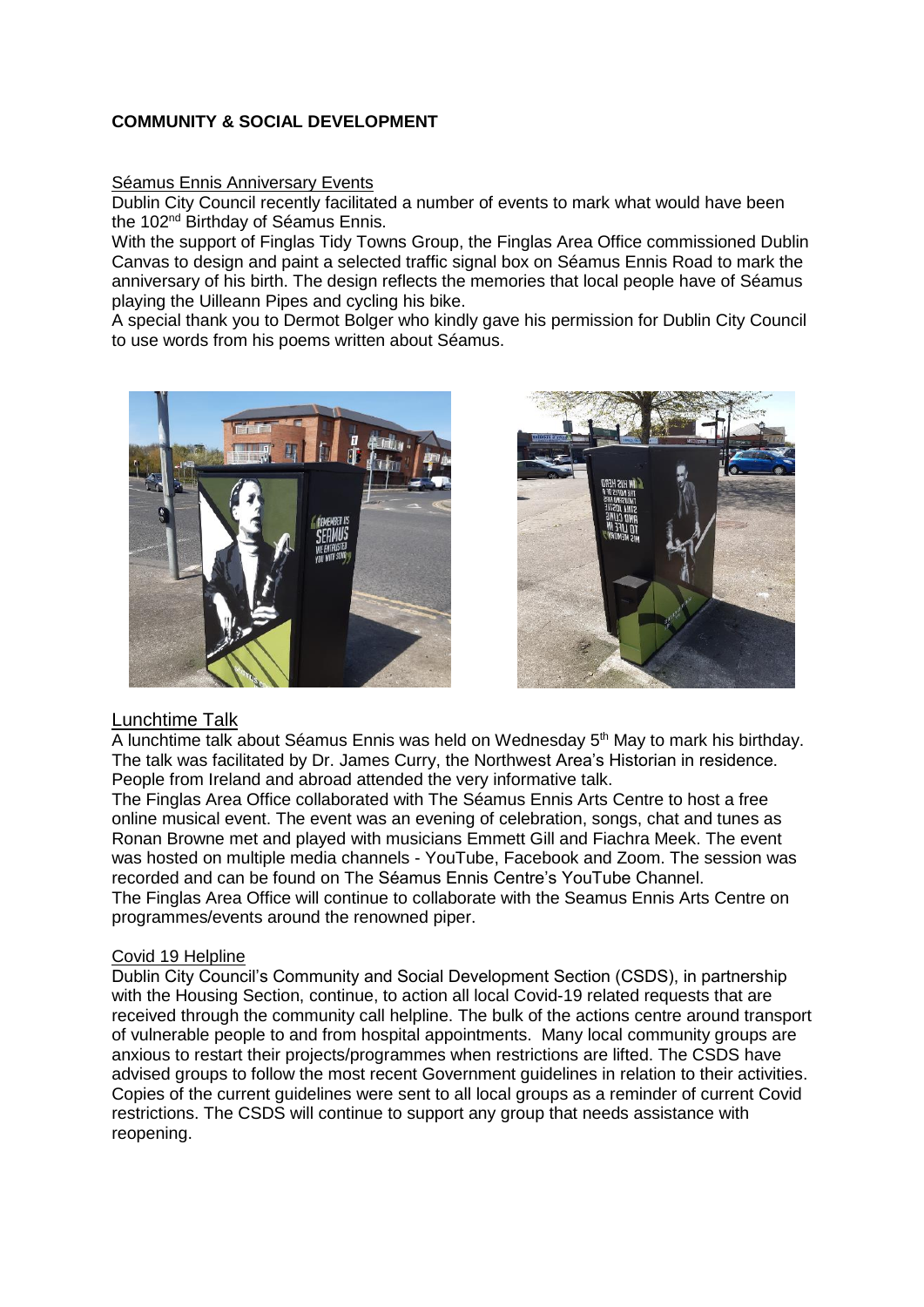#### Spirit OF Finglas Sculpture

The Spirit of Finglas Sculpture is located in front of SuperValu on the Seamus Ennis Road. The Sculpture designed by Leo Higgins features the hands of local people. The plinth now features a poem (below) by Dermot Bolger:



The Finglas Area and Arts Offices worked together to complete the project, which included cleaning of the sculpture. Once Covid restrictions allow the CSDS will arrange an event to acknowledge all those who contributed to the project over the years.

#### Bealtaine Festival 2021-Banner Project

As part of the Bealtaine Festival 2021, CSDS have invited students from Finglas Secondary Schools to participate in designing Banners for Finglas. The idea is that students will design their own Banner under the theme: Celebration! Celebration of older people and the celebration of people with all abilities around us!

Students will come up with designs/images/symbols/words of what comes to mind or what they visualise when they think of the theme.

A number of the designs will be chosen and these will be printed up as Banners for public display on the posts along Mellowes Road, Finglas. We are aiming to have these Banners on display at the start of September to kick off and celebrate the start of Social Inclusion Week and Positive Aging Week.

So far the students from Beneavin College and St. Michaels Girls School are taking part in the Banner Project.

#### Community Plants 2021

The CSDS and Public Domain Sections have arranged plant distribution to active Residents Association, Environment Groups and other interested groups throughout the area, at the end of May. Expressions of interest have been sent out to over 100 groups in the Finglas area. The closing date for the return of expressions of interest is the  $19<sup>th</sup>$  May.

The numbers of groups actively involved in enhancing their area has grown over the year, which is a very welcome development.

Plants will be distributed in line with current Covid restrictions.